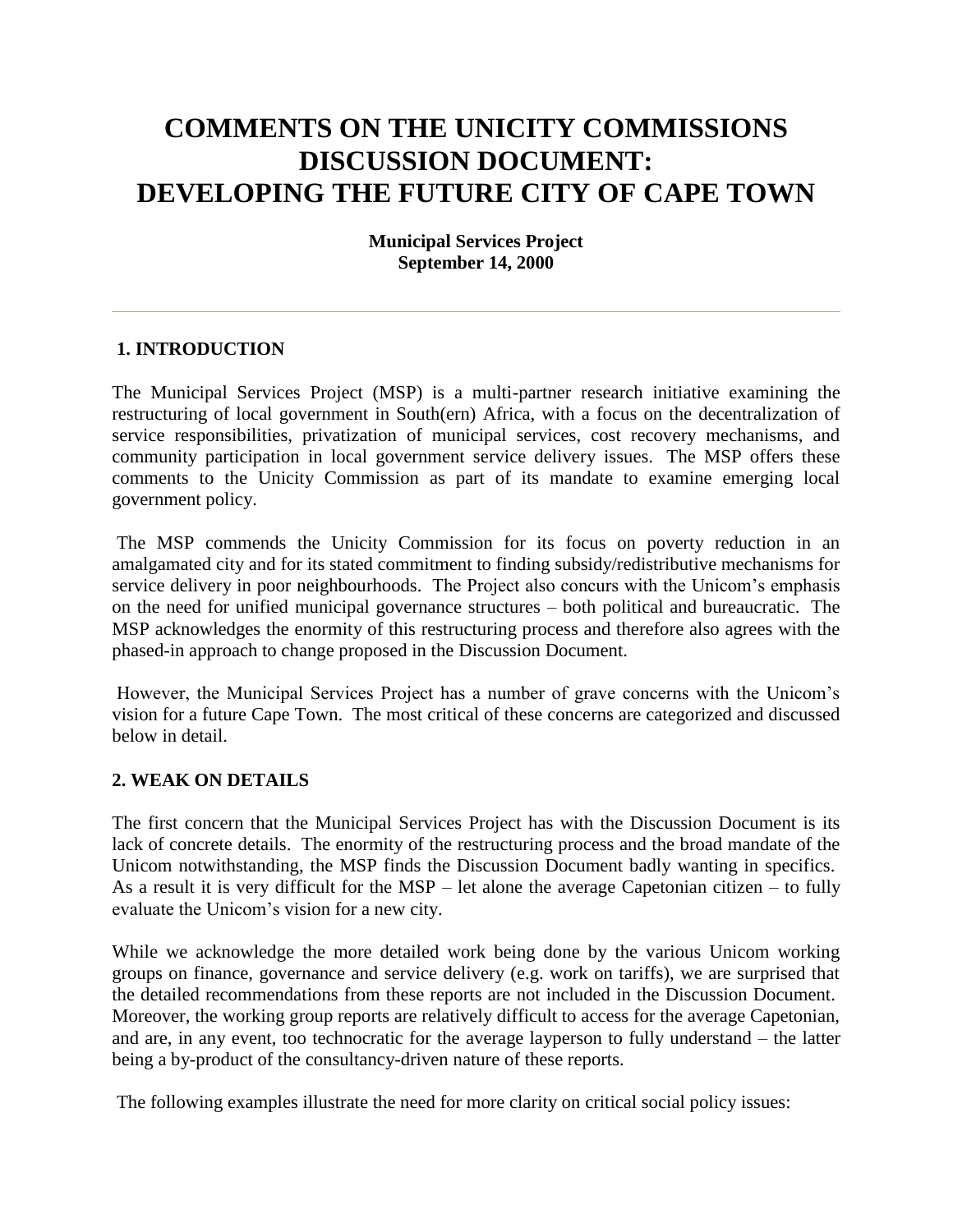*2.1 Service levels* – The Discussion Document makes reference to a "defined package" of basic services but fails to outline what this package would consist of (section 5.2). Similarly, the document makes reference to "lifeline tariffs" for poor households but does indicate at what level these tariffs would take effect and whether means-testing would be part of the tariff package. Moreover, it is not clear what the Unicom defines as essential services? How much free/subsidized water, electricity, refuse collection should an indigent household expect under the new Unicity Council and what kinds of subsidization mechanisms would be employed? Is the Unicom committed to providing indigent households with 50l/person/day of water for free – an amount that the World Health Organization deems to be the minimum necessary for basic health and hygiene?

*2.2 Core services* – The Discussion Document suggests that the Unicity Council should "start the process of 'getting out' of [activities] that are not core to the business of local government, and 'getting into' those things that local government should be doing" (section 8.1). At no point, however, does the document indicate what these "core" and "noncore" services would be, or whether there would be a public debate to determine how services are categorized.

2.3 Training – Section 9.1 calls for an "upgrading of the skills base" of local government employees but makes no reference to the kind of training that would take place, the levels of funding anticipated for these activities, whether the training is for managers, managers or politicians, etc. Without concrete suggestions for the scale and pace of training, it makes it impossible to evaluate the significance of these statements  $-$  a point made all the more relevant by the lack of training and capacity building that has taken place amongst front-line municipal since the last municipal restructuring process in 1996/97 (on this point see the Municipal Services Project report to the Unicity Commission dated 30 May 2000, available on the internet at [www.queensu.ca/msp\)](http://www.queensu.ca/msp).

*2.4 Unfunded mandates* – The Discussion Document rightly highlights the fact that intergovernmental transfers have been slashed dramatically since 1994 and the Unicom is understandably nervous about the financial and institutional sustainability of carrying out all of the responsibilities which have been downloaded to local government. As a result, the document suggests that the "Unicity Commission should not undertake any unfunded mandates" (section 5.5). The document fails to comment, however, on how the Unicity should deal with these unfunded mandates. Should the new council simply refuse to take on certain tasks? Should they fight for an increase in intergovernmental transfers? Should they look to capital markets to leverage service expansion? The document raises a critical issue and provides no guidelines or suggestions.

*2.5 Integrated Area Management* – The reference in Section 8.5 of the Discussion Document to "Integrated Area Management" is also of critical importance the service delivery in the new Unicity but does not provide any useful detail. There is, for example, no indication of the demographic and spatial scale on which these units would be demarcated and no sense of what their decision-making and financial authorities might be. We would also note that although this decentralized model is potentially democratic in terms of bringing governance institutions closer to their constituencies, it is prone to the creation of multi-tiered systems of service delivery and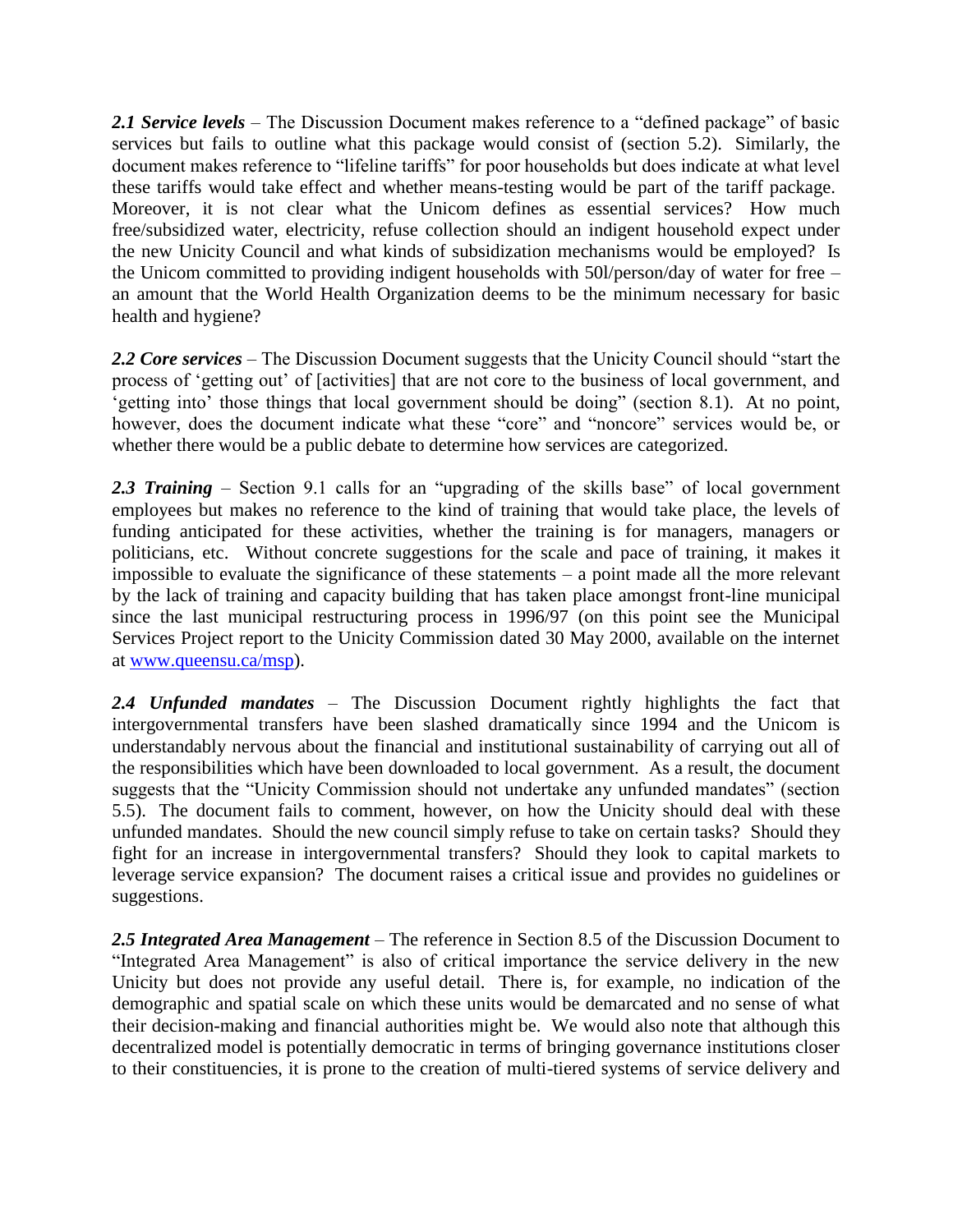further fragmentation of critical service delivery issues across the metropolitan area (e.g. an integrated waste management plan).

The list of other critical areas where concrete details are scant is lengthy but will not be discussed here in full (e.g. what is meant by "performance management indicators"; what are the estimates of the "significant savings" anticipated from restructuring; which services would be considered for ring-fencing; does "improved credit control" mean more service cut-offs?). While we appreciate the need for an accessible overview of the Unicom's vision for the direction of the new Unicity, we would also argue that the document provides little more than an extremely rough road map for change – a map so wide open to interpretation that is of little concrete value to the citizens of Cape Town. This is particularly true of Cape Town's poor who have been provided with no concrete details of what they can expect in terms of service delivery.

# **3. PRIVATIZATION**

Although the term "privatization" is not used in the Discussion Document, the report is rife with references to private sector participation in a future Unicity and the Unicom clearly sees private sector involvement as the path to a "successful" and "competitive" Cape Town. Euphemistic references to private sector involvement include: the call to "move boldly beyond the current emphasis on service provision issues" to a position where the new Unicity Council "understands its role as a service ensurer and as a guarantor of municipal services rather than as a primary service provider" (i.e. local government regulates services while the private sector and/or a public-private company actually provides the services) (section 3.1); the need to "modernize" the way local government operates (section 3.3), the call for "greater competition" in service delivery (section 6.1); the call for a "strong emphasis" on a "partnership approach" in service delivery (section 6.2); the suggested "dismantling of current local government administrations and the establishment of a range of highly focused business units" (section 8.1); the recommended creation of a "small and focused corporate center" to manage the activities of service delivery (section 8.2); and the call for "ring-fenced business units" (section 8.3). Performance management, corporatization, best practices, flexibility, and alternative systems are other neoliberal terms that pepper the Discussion Document and overwhelm any references to utilizing and/or rebuilding existing public sector service delivery structures.

While we acknowledge the need for different terms to describe different levels of private sector involvement and market incentives in service delivery (e.g. corporatization is substantively different than selling public assets to a private company), the complete avoidance of the term privatization and the use of soft language to refer to private sector involvement is of deep concern to the Municipal Services Project because it tends to conceal rather than reveal the most important policy thrust in the document – that of a dramatically increased role of the private sector in service delivery.

More important than language, however, is the fact that the Discussion Document's preference for private sector participation in service delivery violates both the spirit and the letter of national legislation on the topic – legislation which identifies the public sector as the "preferred service provider". This national commitment is made most vigorously in the *Framework for the*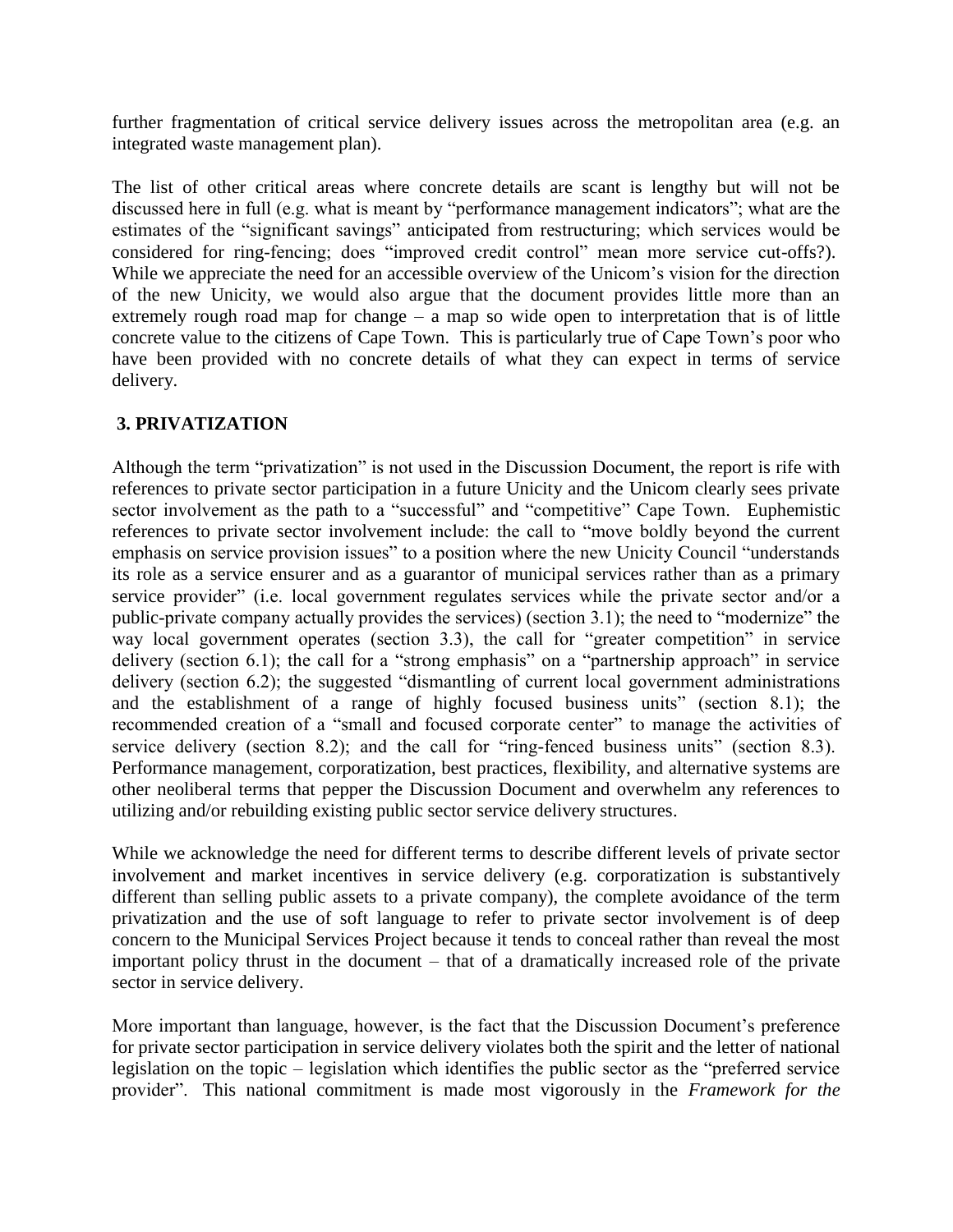*Restructuring of Municipal Service Provision* signed by Salga (on behalf of Government) and Cosatu in 1998, which states that "the preferred method of service delivery is through the public sector" (section A.2). The *Municipal Systems Bill 1999* takes this commitment seriously, stating that the Bill gives the *Framework Agreement* "legal effect" (p 74), thereby obligating municipalities to explore public sector alternatives as a priority.

Even the *Municipal Services Partnerships White Paper* – the national government's discussion paper on how best to involve the private sector in service delivery – makes it clear that the public sector option must be explored in detail before any private sector alternative can be considered: "Government is committed to facilitating the use of municipal service partnership arrangements, [but] this does not mean that municipal service partnerships are the preferred option for improving service delivery…..[Municipal service partnerships should have] equal status among a range of possible service delivery options available to municipal councils" (section 2.1).

In the eyes of national government legislators, therefore, local government public service providers are (at best) the "preferred" service provision option, and (at worst) on an equal footing with the private sector. The Unicity Commission ignores these legislative instructions by focusing overwhelmingly on private sector service providers and market incentives in the Discussion Document.

This is not to suggest that the Unicity Commission uncritically accept the public sector as service providers. The Municipal Services Projects acknowledges the enormous problems associated with the current public sector delivery systems within the Unicity boundaries and agrees with the Commission that major changes to the status quo are required to ensure an equitable, efficient and sustainable service delivery system. We would argue, however, that there is considerable potential to restructure public organizations and to find efficiency, accountability and equitability gains with the current systems. There has never been, for example, a comprehensive audit of the human, financial and capital resources in the Cape Metropolitan Area (a task which the Municipal Services Project has recently begun) and there are enormous inefficiencies still associated with the current two-tiered municipal system and the former apartheid system which have yet to be fully evaluated and addressed. And yet there is no reference to these knowledge gaps in the Discussion Document and no concrete commitment to exploring ways of improving the public sector.

Once again, this violates national government policy which states that a municipality "must undertake a cost-benefit analysis of the different service delivery options, which takes into account all the direct and indirect costs and benefits associated with the project" before deciding if the public or private sector is the preferred service provider (*Municipal Systems Bill,* pg*.* 54). A more concrete expression of this commitment is found in the *Water Services Act of 1997* which argues that a "water service authority may only enter into a contract with a private sector water services provider after it has considered all the known public sector water services providers which are willing and able to perform the relevant functions" (section 19.2). In other words, municipalities must make their decisions about the most appropriate service provider based on hard empirical evidence, not on ideological assumptions about the efficacy and efficiency of the state versus the market.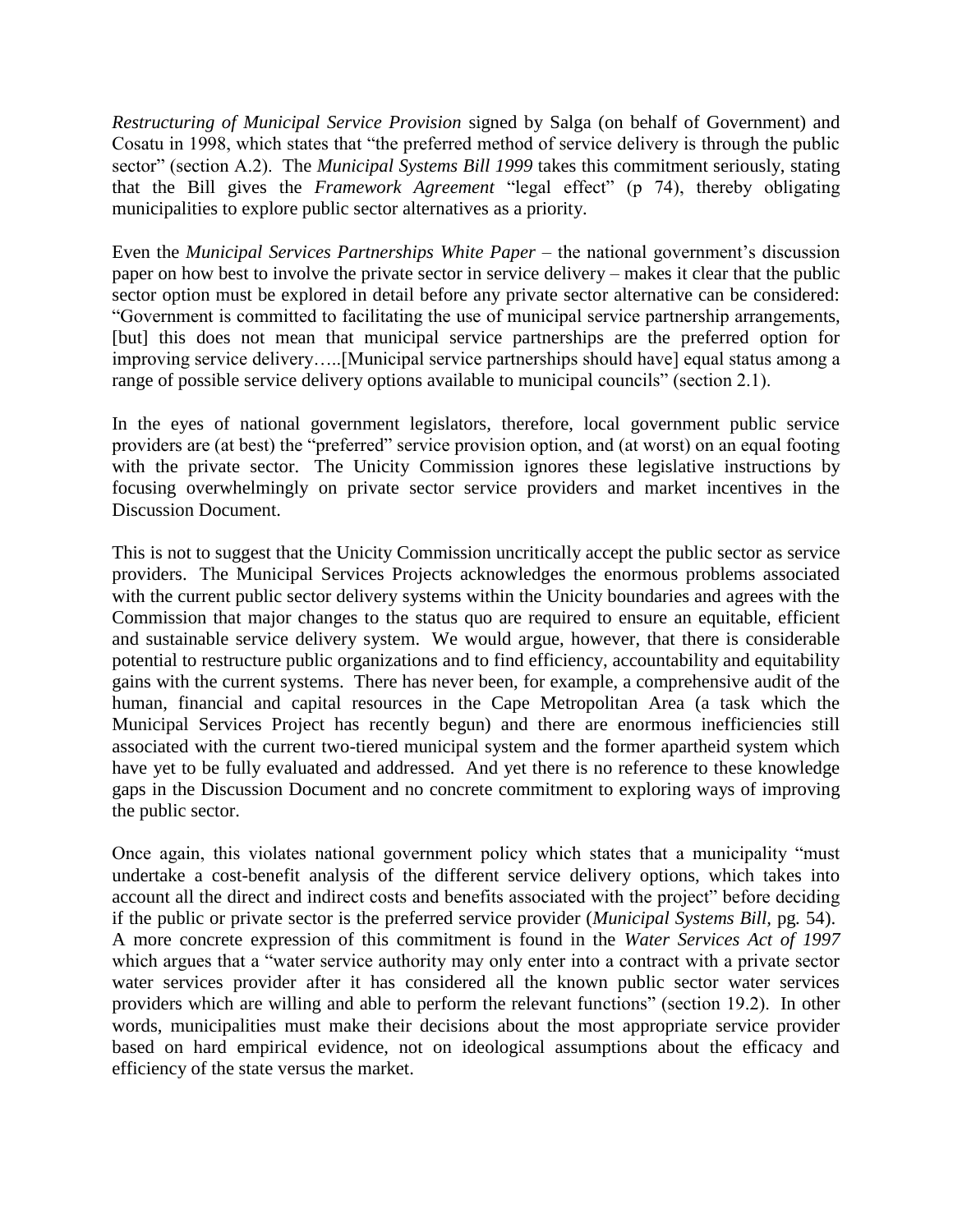One of the outcomes of this apparent commitment to promoting the private sector is that the Discussion Document provides very little information on local government capacity building. There is fleeting reference to the need to improve the "skills base" of city employees (section 9.1) but there are no details as to what this "large investment" might entail financially or how these skills development funds would be broken down between managers, politicians and labourers – despite requirements in the *Municipal Structures Act 1998* (section 83.3.c) that municipalities focus on "building capacity" in areas that it is most needed. It would even appear that the Unicom sees the public sector's capacity to provide services as somehow static and fixed, as evidences in its comments in section 2.9 about "the gap between development needs and local government capability". In short, the Unicity's Discussion Document fails to explore the public sector option in any meaningful way and places the private sector squarely in the driver's seat of service transformation in Cape Town.

Finally, we are concerned with the statement in section 3.2 of the Discussion Document that further private sector participation will "release the council from the routine issues of service delivery and enable it to focus its energies on addressing the many complex challenges of the city". We challenge the notion that service provision in a context of grinding poverty, institutional racism, gender bias, spatial inequalities and a host of other social, political and economic factors is "routine". We consider the delivery of municipal services to the urban poor in particular to be one of, if not *the most*, complex and demanding tasks that the new Unicity will be faced with. As experience and research in South Africa and other countries in similar situations around the world has demonstrated time and time again, service upgrading and extension is loaded with complex community expectations, social relations, land tenureships, and so on. To expect the private sector to have the capacity – let alone the will – to address these post-apartheid complexities as "routine" is to show an alarming lack of understanding of these dynamics in under-serviced areas. The failure of the private sector to deliver post-apartheid houses in significant numbers is an ominous example of what can happen with this *laissez-faire* attitude.

# **4. PUBLIC PARTICIPATION**

The Municipal Services Project commends the Unicom for its efforts to obtain public input on the Discussion Document from a wide range of stakeholders. We are concerned, however, with the *post facto* nature of these inputs and the lack of integrated stakeholder participation during the course of developing the Document and during other Commission and working group meetings. The process has largely been a "closed shop" for a small group of bureaucrats and politicians as well as (mostly corporate) consultants.

There are, for example, only seven seats available for the public to sit in on the Unicom meetings which are supposed to be "open to the public". Furthermore, written interventions were required in advance before a member of the public was allowed to speak at the public consultations. This effectively precluded low-income community members who are not functionally literate, did not have the email/fax facilities to submit a report in advance, and/or were deterred by the cost, time and safety concerns associated with submitting a report in person by using public transit.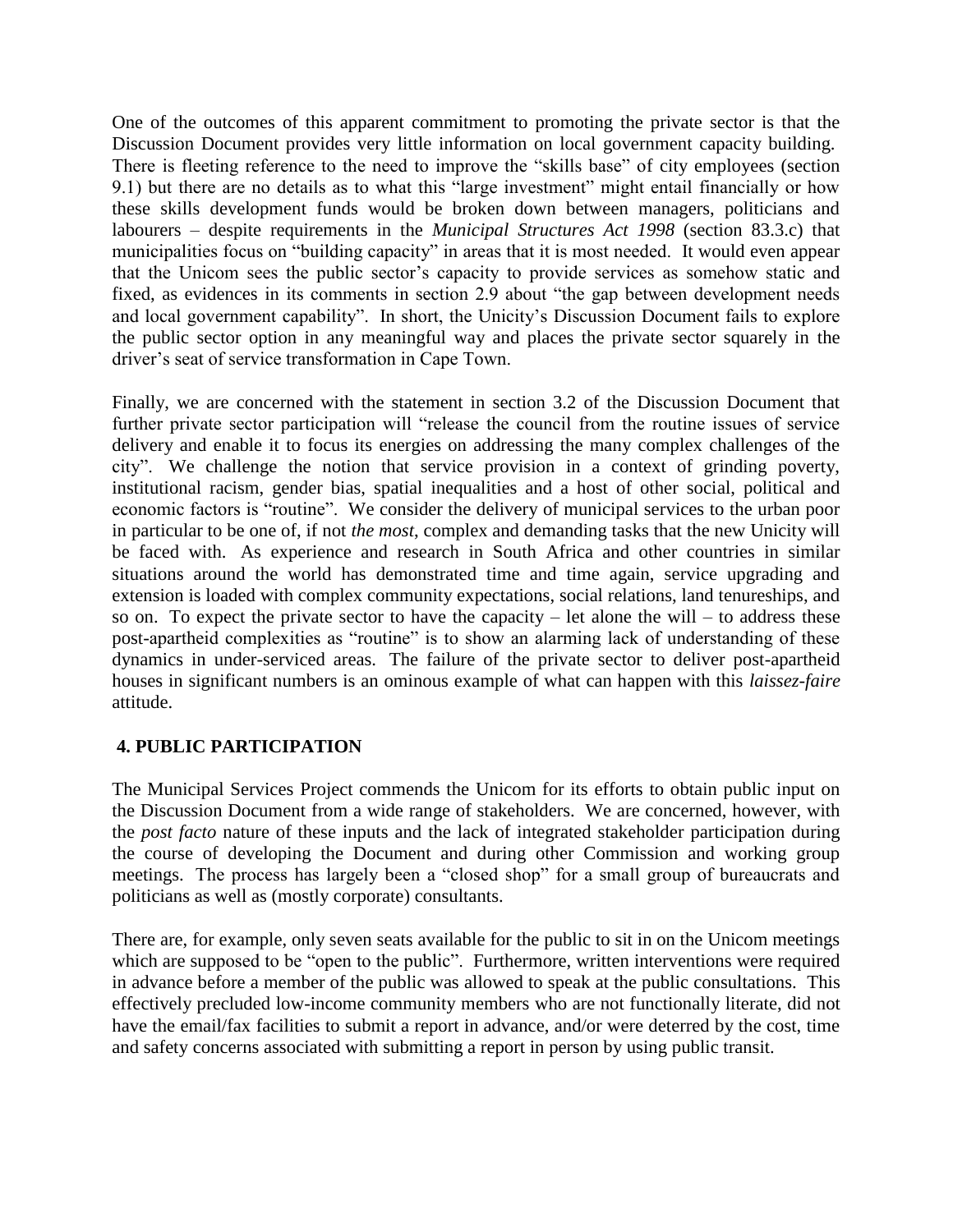This extremely limited participatory model, combined with scant details and the use of obfuscatory language (as discussed above), has created a situation where community, nongovernment and labour organizations are presented with a *fait accompli* with a seemingly fixed and narrow set of policy choices. The relatively small and non-controversial turnouts at these public hearings can therefore be interpreted as an indictment of the highly technocratic and nonparticipatory process of developing the Discussion Document, and not necessarily one of broad consensus.

Indeed, the use of the term "consensus" in section 4.1 of the document is extremely problematic, particularly with respect to the need for "global competitiveness". Although a full discussion of this issue is beyond the scope of this contribution, suffice it to say that mainstream definitions of "global competitiveness" entail a wide range of fiscally conservative and neoliberal policy demands (e.g. labour flexibility, cutbacks on social spending) which would hardly find consensus in Cape Town's diverse community, non-governmental and labour sectors, let alone within governmental organizations in the metropolitan area.

The goals of "eradicating poverty", "social and environmental sustainability" and "good governance" are less loaded in their policy ramifications, and may very well enjoy some degree of "consensus" in the CMA, but these expressions are effectively meaningless in policy terms because of the extremely wide manner in which they can be interpreted. Moreover, on what basis the Unicom makes these claims for consensus is unclear, given the highly limited nature of input into the Discussion Document.

Finally, there is a profound tension between the stated aims of developing a broadly participatory and democratic decision-making model of running the Unicity, and the thrust towards creating a "small and focused corporate center" (section 8.2). While we acknowledge the need for bureaucratic decision making, and the need, in particular, to streamline the multi-tiered process of decision making at the moment in the CMA, we would like hear more details on what kind of participatory model the Unicom envisions, and how this model would interface with the "corporate center".

# **5. STATISTICS ON SERVICE SHORTFALLS**

As noted in the Discussion Document, Cape Town is in a favourable position with respect to service delivery relative to other metropolitan areas in the country and is certainly much better off than many small towns and rural areas in this regard. However, we find the statistics provided in section 2.6 to be misleadingly positive, and we question the accuracy of these figures quantitatively and qualitatively.

It is our opinion that the figures in the Discussion Document dramatically overestimate the service delivery backlogs in the CMA and give readers a false sense of optimism – particularly given the enormous decrease in inter-governmental transfers to local government (55% in Cape Town since 1997 alone) and the apparent unwillingness of the Unicom to invoke an aggressive cross-subsidization scheme.

The following points on water delivery help to illustrate our concerns in this regard: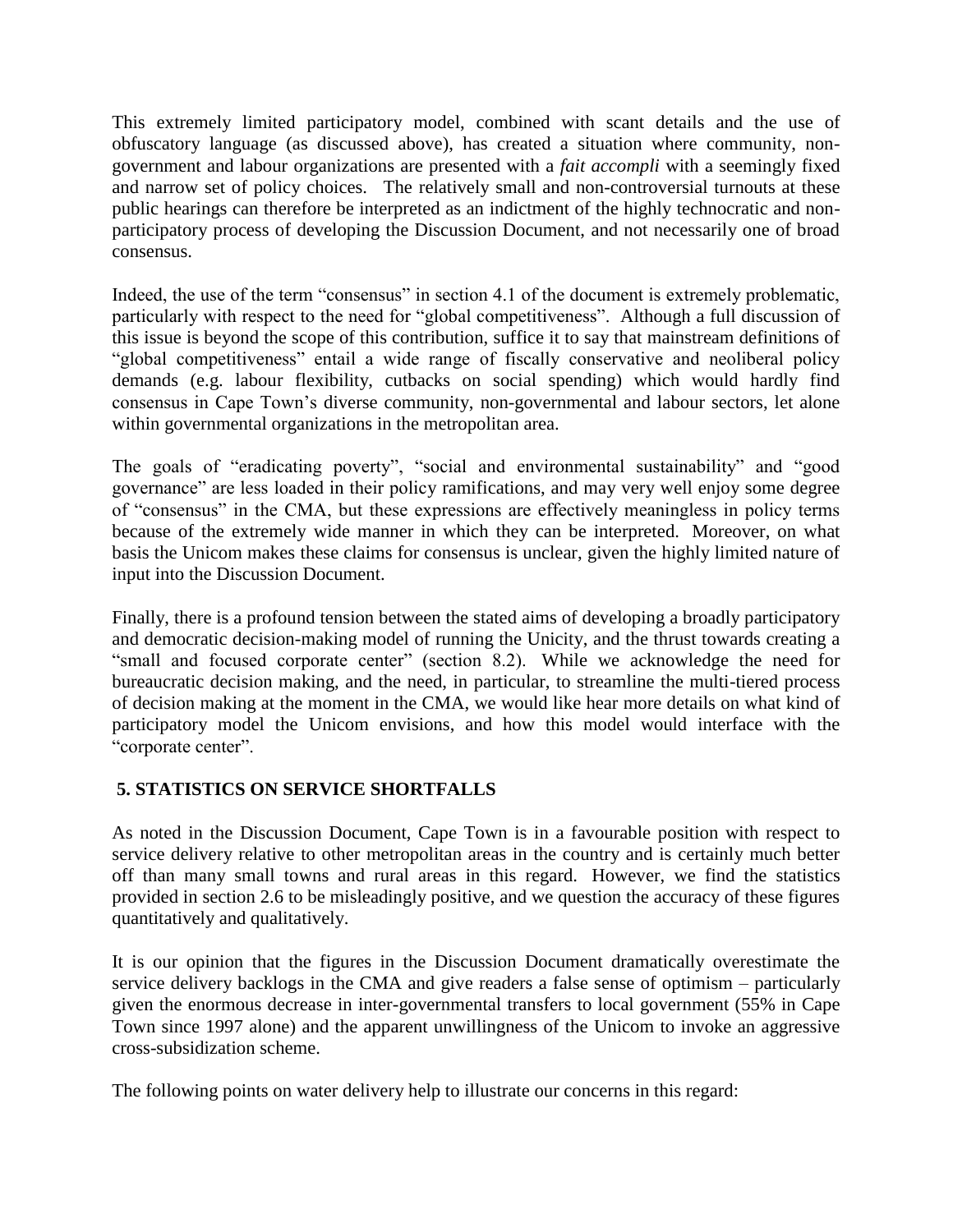- The Unicom's figure of 98% of CMA residents having "piped water" fails to mention that only 34% of African households have this service, while 91% of "coloured" households and 99% of white households have piped water. The figures also fail to differentiate between "in-house" water supply and "communal taps" – a significant point for the (mostly) women and children who are forced to carry water from standpipes to their homes/shacks and who often risk assault and rape when doing so in the dark. Moreover, there is no discussion of the fact that many homes and flats in former townships have several people/families sharing a single in-house connection and there is no reference to the extremely unsanitary conditions of many communal taps (i.e. located beside refuse heaps or stagnant water/sewage).
- There is no reference made to the fact that over 8000 households in the CMA have had their water disconnected since 1998. Moreover, it has been estimated that as many of 90% of new water connections since 1994 are no longer in operation due to mechanical failures, a lack of adequate subsidies, and/or a failure of governance. These figures are country-wide and have a rural bias, but there is no reason to believe that Cape Town has not also been affected by this delivery failure as well, once again bringing into doubt the official statistics on water delivery.
- The document fails to comment on the spatial irregularities in capital requirements for service upgrading. The enormous costs associated with upgrading extremely old water mains in areas like Langa and Gugulethu are two troubling examples.

Similar quantitative and qualitative concerns can be raised with respect to the Discussion Document's statistics on refuse collection, sewerage and electricity. To suggest, for example, that 91% of households have "refuse disposal once a week" is to hide the fact that thousands of these households rely on communal skips that are open to dogs and rats and overflow with refuse (due to the sheer number of people using them). There are also thousands of families that have to share flush toilets, with research showing person:toilet ratios of over 50:1 in some areas of Cape Town.

The claim made in section 2.6 of the Discussion Document that "it should be possible to address the historic backlogs and new demands [for services] within the foreseeable future and to achieve service equity within a framework of financial responsibility" is therefore dangerously misleading – particularly in the hyper-conservative fiscal climate of South Africa today.

# **6. CONCLUSIONS**

In conclusion, the Municipal Services Project finds the Unicity Commission's Discussion Document for the future of Cape Town to be weak on details (despite the millions of rands spent on consultants), dismissive of public sector capacity building, unrepresentative in terms of the various stakeholders in the CMA, and misleading in terms of the service delivery backlogs in the city.

We offer the following general recommendations for a revised version of the report and for changes to the Unicity Commission itself: